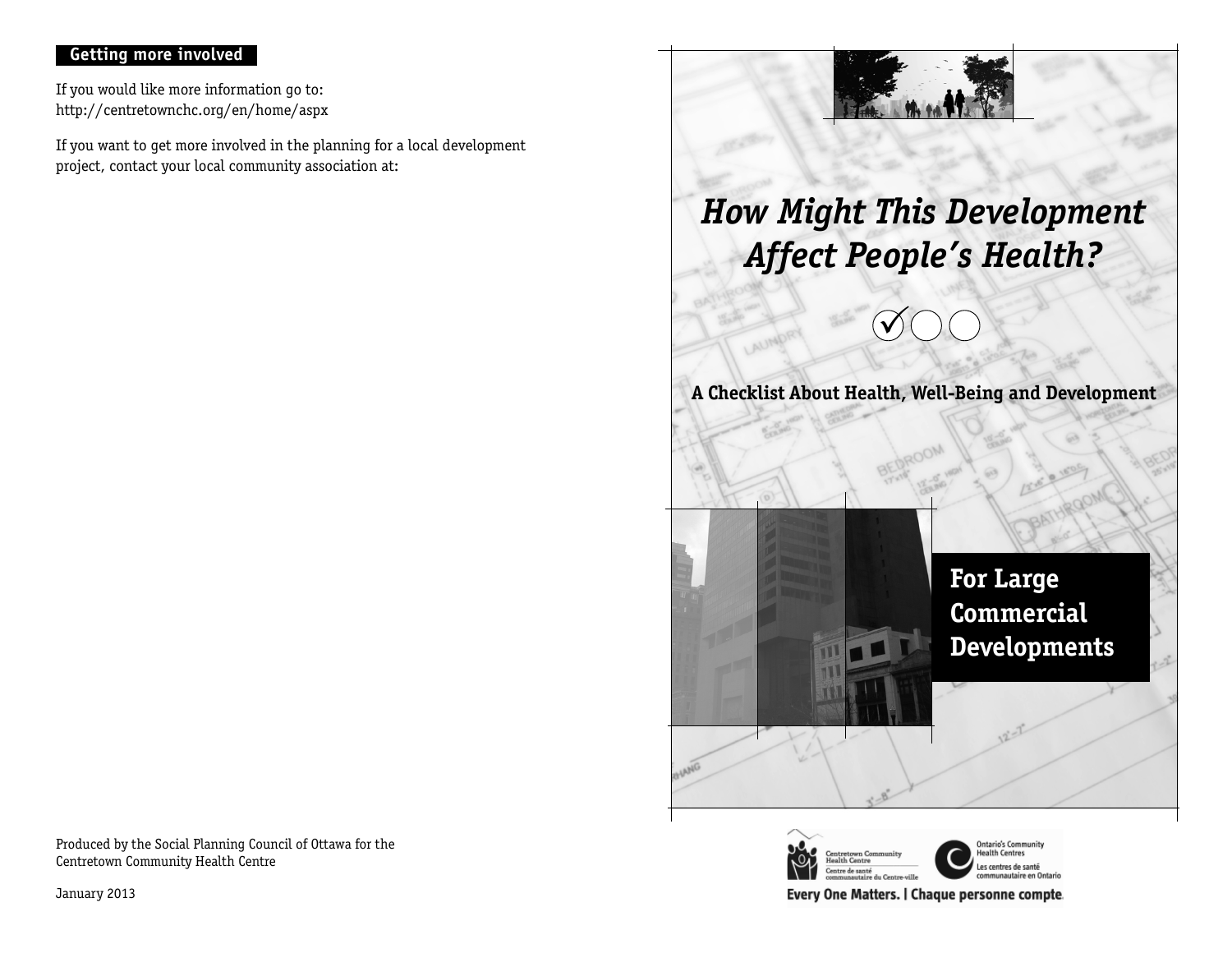#### **Introduction**

This checklist is for large commercial developments. It is one of a series of checklists intended to help you think about how developments planned for your neighbourhood will affect your health or the health of your neighbours.

We hope you will use the checklist to ask questions about how the planned development will affect health. You can also use the checklist to start a conversation with friends or neighbours about health and development.

## *Using the Checklist*

Review each health and well-being statement and evaluate the impact of the development using this scale:

For each question, choose one of the following scores:

- $\mathbf{A}$  = The development will improve this issue
- $(\mathbf{B})$  = The development could be changed to improve this issue
- $(\mathbf{C})$  = The development will make this issue worse

This checklist is for large commercial developments like a high-rise with offices and shopping. The official zoning designations for these types of developments might be "General Mixed Use" (GM) or "Mixed Use Centre Zone" (MC) or Mixed Use Downtown Zone" (MD). Other checklists are available for other types of developments, such as small housing developments.

### *Summary — Large Commercial Development*

#### **What grade will you give for each section?**

- $\mathbf{A}$  = The development will improve this issue
- $\left(\mathbf{B}\right)$  = The development could be changed to improve this issue
- $(\mathbf{C})$  = The development will make this issue worse

|                                 | Grade |
|---------------------------------|-------|
| Supporting Healthy Lifestyles   |       |
| Safety                          |       |
| Improving the Local Environment |       |
| Encouraging a Mix of People     |       |

### **What are the most important steps that would improve the impact of this development on people's health?**

...........................................................................................................

...........................................................................................................

...........................................................................................................

...........................................................................................................

**What actions do you recommend?**

...........................................................................................................

...........................................................................................................

...........................................................................................................

**What things about this development will be good for people's health?**

......................................................................................................................................................................................................................

...........................................................................................................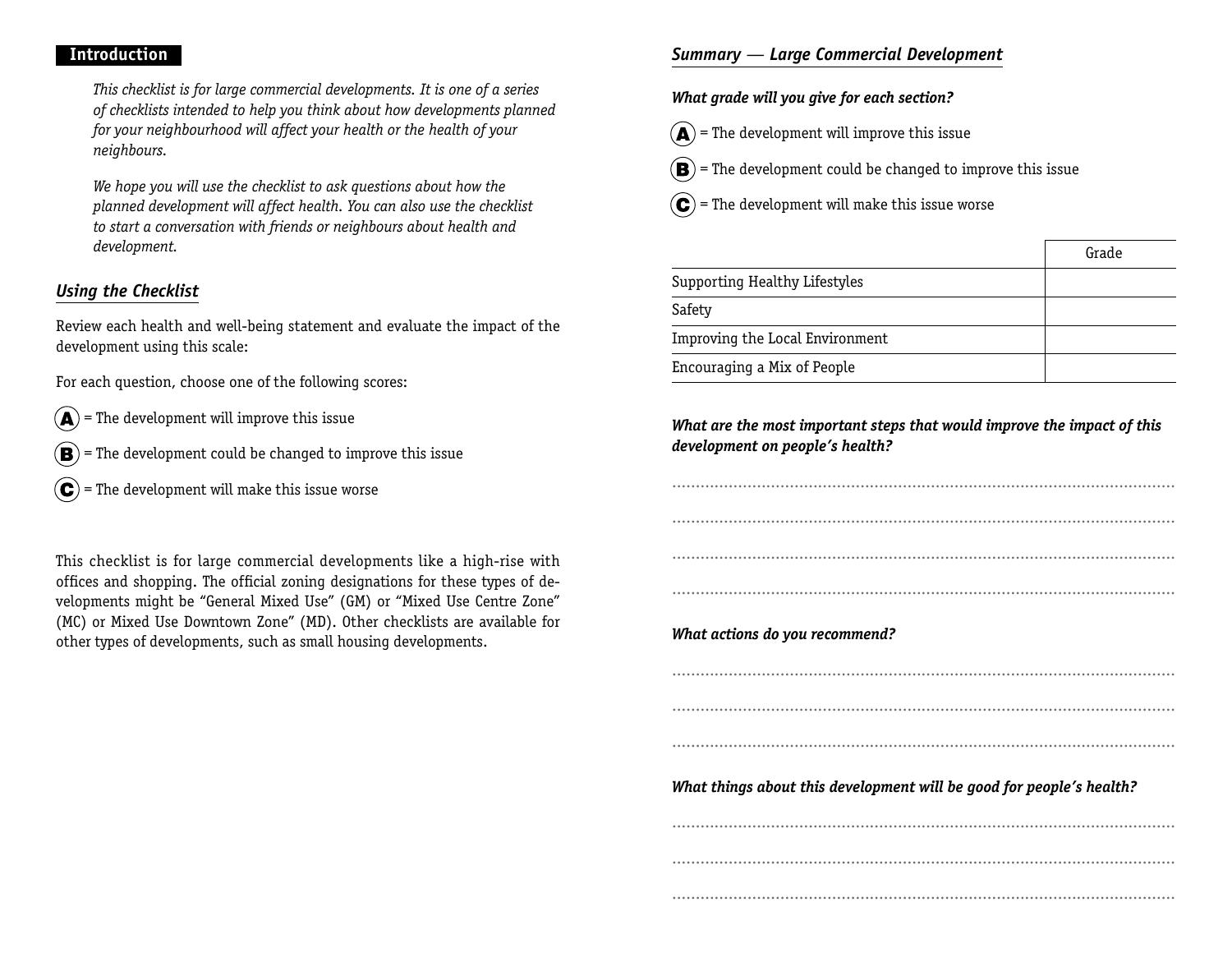

Record your final scores for each section, e.g. Supporting Healthy Lifestyles.

What are the four most important issues to improve this development's impact on people's health? You can also recommend specific actions to address the priorities.

Think about the issues you gave an "A". What are the most important things about this development which will be good for people's health?

# 1 **Supporting Healthy Lifestyles**

This section looks at how the planned development can support people to make healthy lifestyle choices.

| Will walking and cycling paths connect to public transportation?                 | $\textcircled{\scriptsize{\textcircled{\small{E}}}}$ |
|----------------------------------------------------------------------------------|------------------------------------------------------|
| Will the development add or improve a park or playground?                        | $(\triangle)(\mathbb{B})(\mathbb{C})$                |
| Will the development add or improve a swimming pool, a tennis<br>court or a gym? | $(\mathbb{A})(\mathbb{B})(\mathbb{C})$               |
| Will there be space for a store or restaurant selling healthy food?              | $(\mathbb{A})(\mathbb{B})(\mathbb{C})$               |
| Will there be space for compost bins?                                            |                                                      |

# 2 **Safety**

This section looks at how the development increases safety and plans to reduce injuries.

| Will there be a bike lane running across the property?                                                                  |  |
|-------------------------------------------------------------------------------------------------------------------------|--|
| Will there be no steep slopes on paths and sidewalks?                                                                   |  |
| Will people have a clear view of what is going on when they are<br>outside and when they go in and out of the building? |  |
| Willl people walking or cycling to the building have to cross a<br>parking lot or too many driveways?                   |  |
| Are parking areas small and mainly out of sight?                                                                        |  |
| Will this development improve a property which was run down or<br>unsafe?                                               |  |
| Will there be a space for shovelled snow to be piled safely?                                                            |  |
|                                                                                                                         |  |